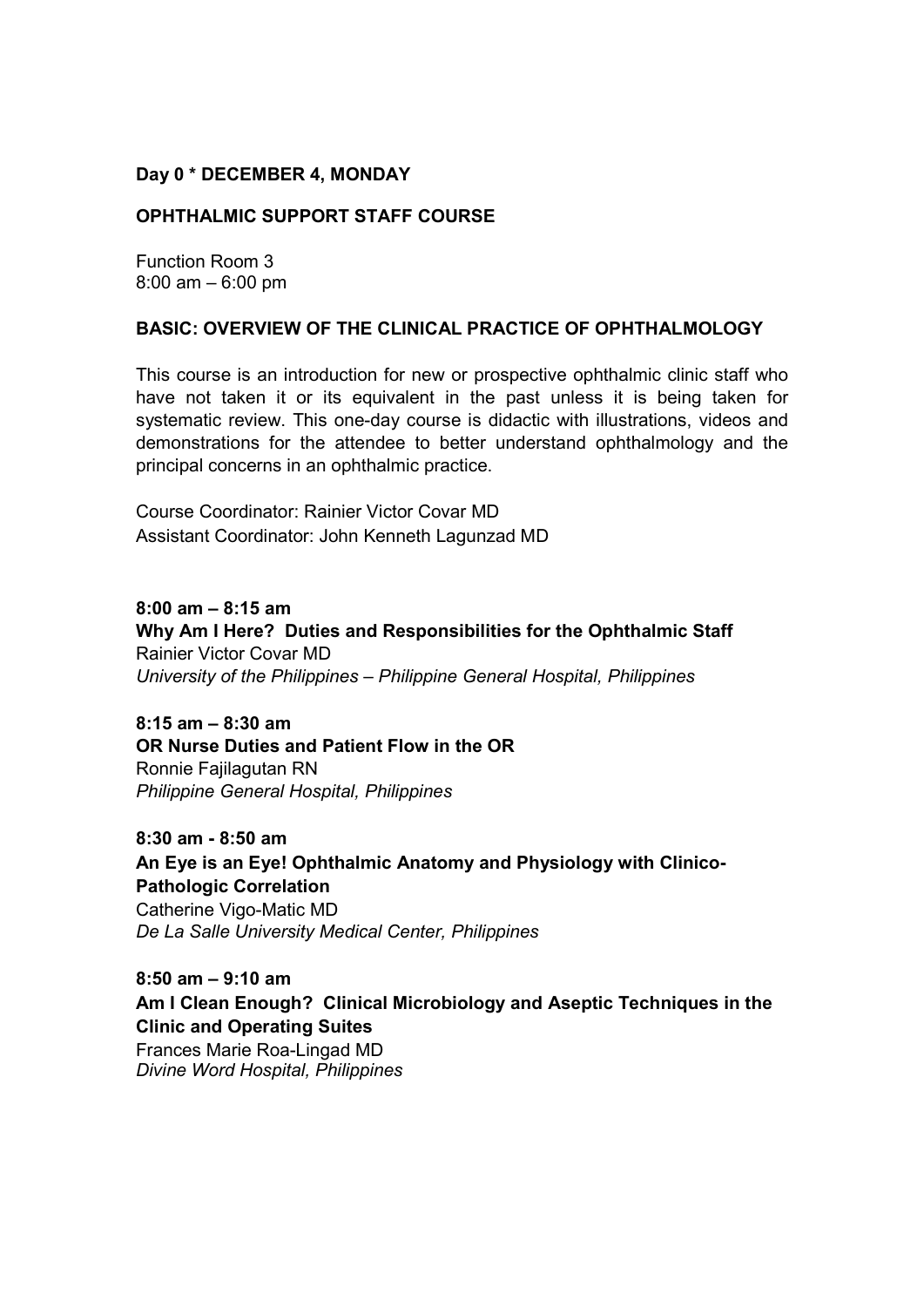#### **9:10 am - 9:30 am OR Sterility Issues**

Ronnie Fajilagutan RN *Philippine General Hospital, Philippines*

**9:30 am – 9:50 am History Lesson: Pertinent Data and History Taking / Pharmacology**  Patricia Grulla-Quilendrino MD *Asian Eye Institute, Philippines*

**9:50 am – 10:10 am Merong Exam? Ocular Examination - Testing Visual Acuity, Types of Tonometry and Funduscopy**  Andrea Kristina Monzon-Pajarillo MD *University of the Philippines – Philippine General Hospital, Philippines* 

**10:10 am – 10:30 am Instrumentation and Caring for Ophthalmic Equipment, Instruments and Lenses** Gladys Merca MD

*The Medical City, Philippines* 

**10:30 am – 10:50 am Procedures: OCT, UTZ, FA and Fundus Photo**  Karina de Sagun-Bella MD *The Medical City, Philippines* 

**10:50 am – 11:10 am Macular Degeneration, DM Retinopathy, Anti-VEGF and Vitreo-retinal Surgery**  Edmin Michael Santos MD *University of the Philippines – Philippine General Hospital, Philippines*

**11:10 am- 11:30 am Preparing/Assisting for Non-Refractive Laser Procedures**  Katrina Magno-Torres MD *Angeles University Foundation Medical Center, Philippines* 

**11:30 am – 11:50 am Keratometry, Lensometry, Biometry**  Redentor Caesar Gonzales MD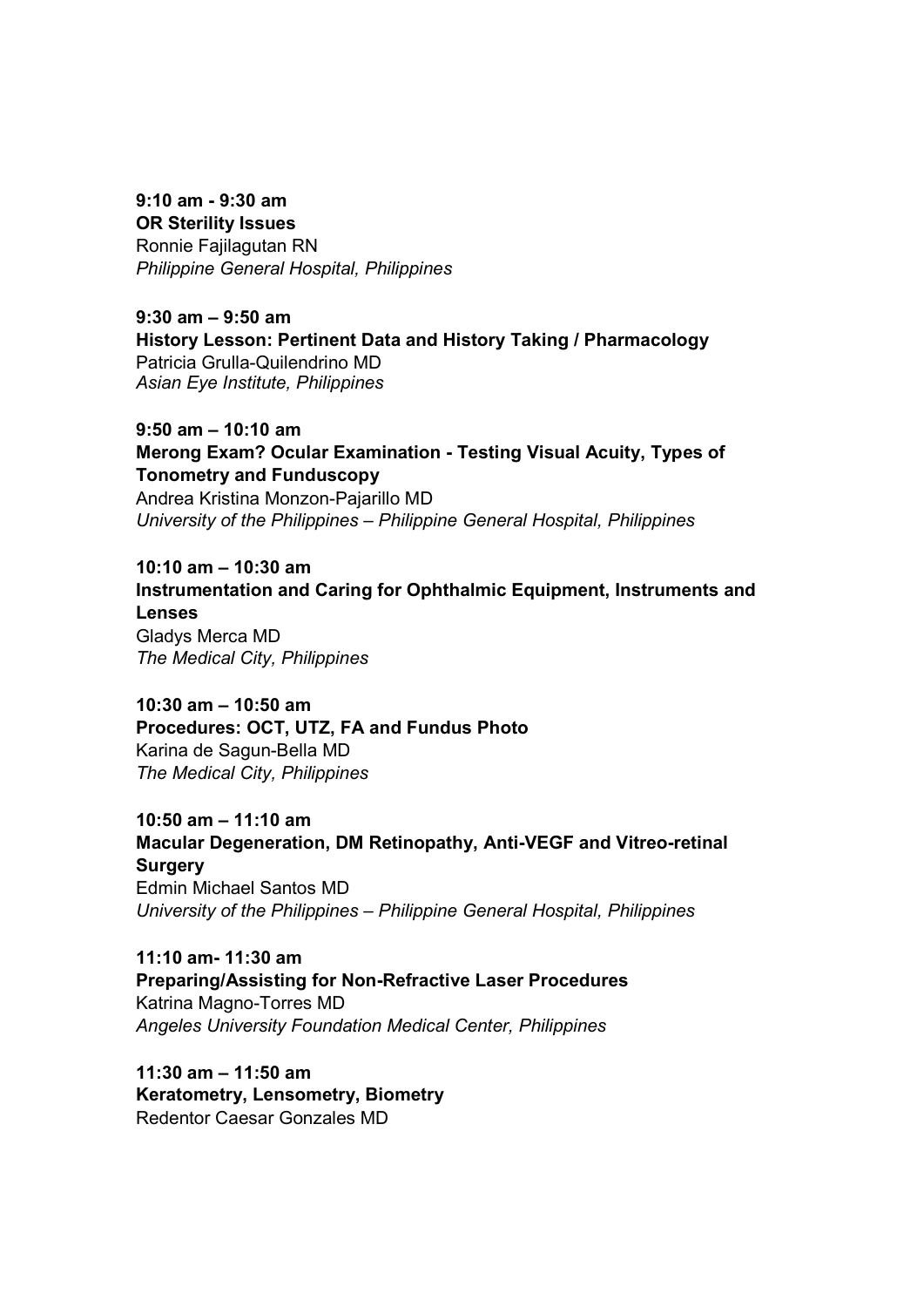*Southern Philippines Medical Center, Philippines* 

**11:50 am – 12:10 pm Practical Tips in Instrumentation (OCT/ FA/ Perimetry/ Biometry)**  Roger Dolores *Philippine General Hospital, Philippines*

**12:10 pm – 1:30 pm Free Lunch** 

**1:30 pm – 1:50 pm It's Red! Handling the Red Eye**  Myra Vita Ocubillo MD *Cebu Velez General Hospital, Philippines* 

**1:50 pm – 2:20 pm Doctor, Doctor I am Sick: Medical Treatment to Common Eye Diseases and Eye Emergencies**  Kris Zanna Acluba MD *Cagayan Valley Medical Center, Philippines* 

**2:20 pm – 2:40 pm Doc, May Glaucoma Ba Ako?**  Christine Siguan-Bell MD *Cebu Velez General Hospital, Philippines* 

**2:40 pm - 3:00 pm Kids are not Small Adults: Examining Children and Common Eye Problems in Kids** James Abraham Lee MD *The Medical City, Philippines* 

**3:00 pm – 3:20 pm Salamin Salamin: Dispensing Glasses and Contact Lenses in the Clinic**  Michelle Hernandez MD *Ospital ng Maynila Medical Center, Philippines*

**3:20 pm – 3:40 pm Common Ophthalmic Surgeries**  Terrence Cham MD *Manila Doctors Hospital, Philippines*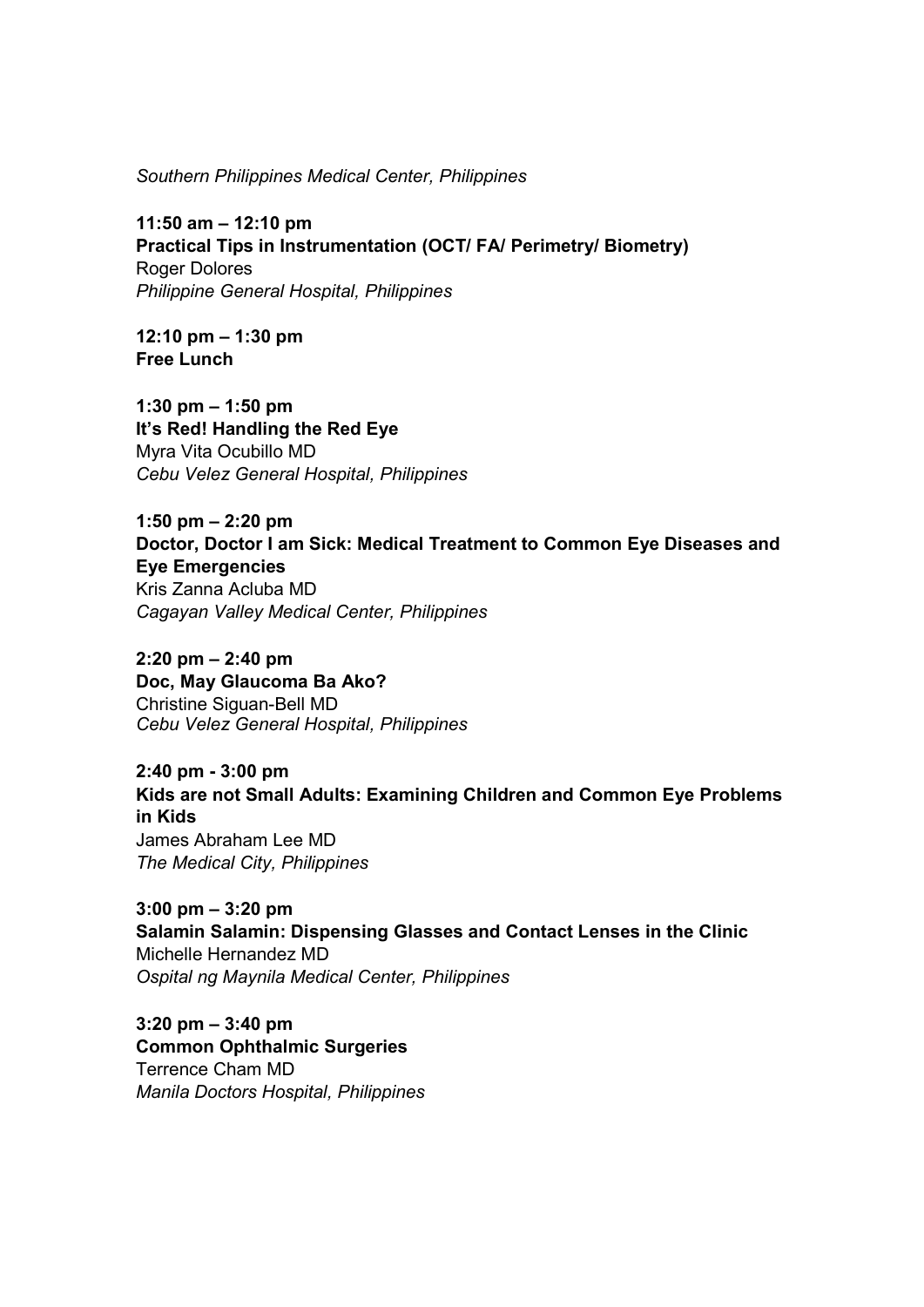**3:40 pm – 4:00 pm Phacoemulsification and Refractive Surgery**  Victor Michael Muñoz MD *The Medical City, Philippines* 

**4:00 pm – 4:15 pm Break** 

**4:15 pm – 4:35 pm Principles of Oculoplastic Surgery**  John Kenneth Lagunzad MD *The Medical City, Philippines* 

**4:35 pm – 5:00 pm The Nerve! Visual Field Defects and Neuro-Ophthalmology** Edgardo Ulysses Dorotheo MD *Alabang Medical Center, Philippines* 

**5:00 pm – 5:20 pm Handling and Harvesting Human Eye Tissue**  Frances Marie Roa-Lingad MD *Divine Word Hospital, Philippines* 

**5:20 pm – 5:40 pm May Philhealth Ka Ba? - PHIC and HMO billing** Ildefonso Peczon Jr MD *Manila Central University, Philippines* 

**5:40 pm – 6:00 pm Data Collection and Electronic Medical Record**  Cesar Perez Jr MD *University of the Philippines – Philippine General Hospital, Philippines* 

**6:00 pm – 6:20 pm Open Forum**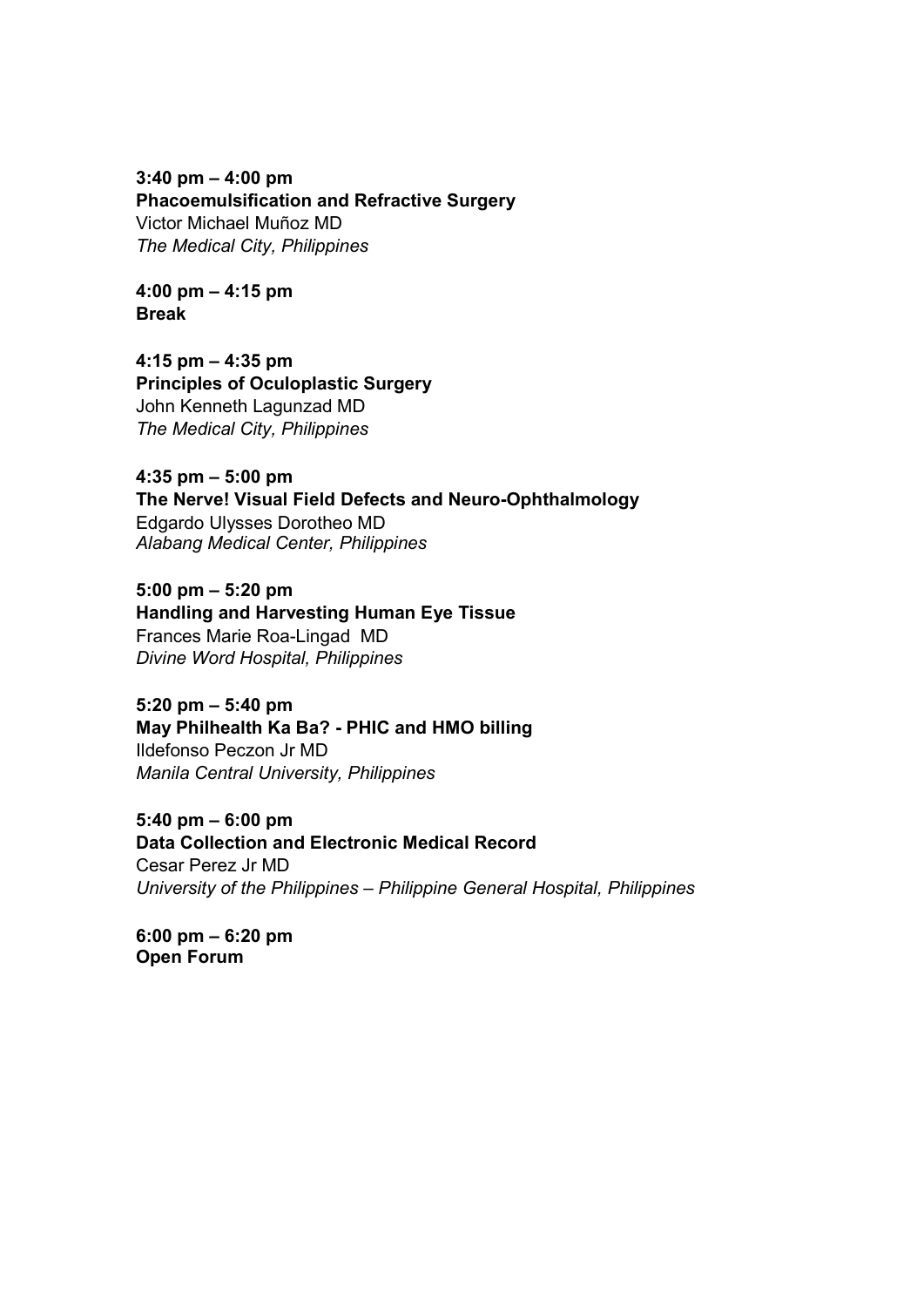#### **DAY 1 \* DECEMBER 5, TUESDAY**

#### **OPHTHALMIC SUPPORT STAFF COURSE**

Meeting Rooms 7-9 8:00 am – 6:00 pm

#### **ADVANCED: IN-DEPTH UNDERSTANDING OF OCULAR DISEASE AND THERAPY**

The goal of the instructional course is to reinforce and update the participant's knowledge in the different subspecialties and procedures in Ophthalmology.

Course Coordinator: Rainier Victor Covar MD Co-coordinator: Junn Pajarillo MD John Kenneth Lagunzad MD

**8:00 am – 10:00 am Error of Refraction / Refractive Surgery / Corneal Transplant Course** 

**The P30M Question? Setting Up a LASIK Center. Where Can I Have my LASIK Done?**  Ivo John Dualan MD *The Medical City, Philippines* 

**Current Trends in Excimer Laser Treatment and Refractive Surgery**  Ivo John Dualan MD *The Medical City, Philippines* 

**Updates on Keratoplasty: What's It For? Differences and Techniques**  Sharlene Noguera MD *Asian Eye Institute, Philippines* 

**Aphakia - What to Do in Patients Who Have No IOL**  Eleonore Iguban MD *Eye Referral Center, Philippines* 

**Error of Refraction and Dispensing Glasses / Contact Lenses**  Patricia Cabrera MD *Asian Hospital, Philippines*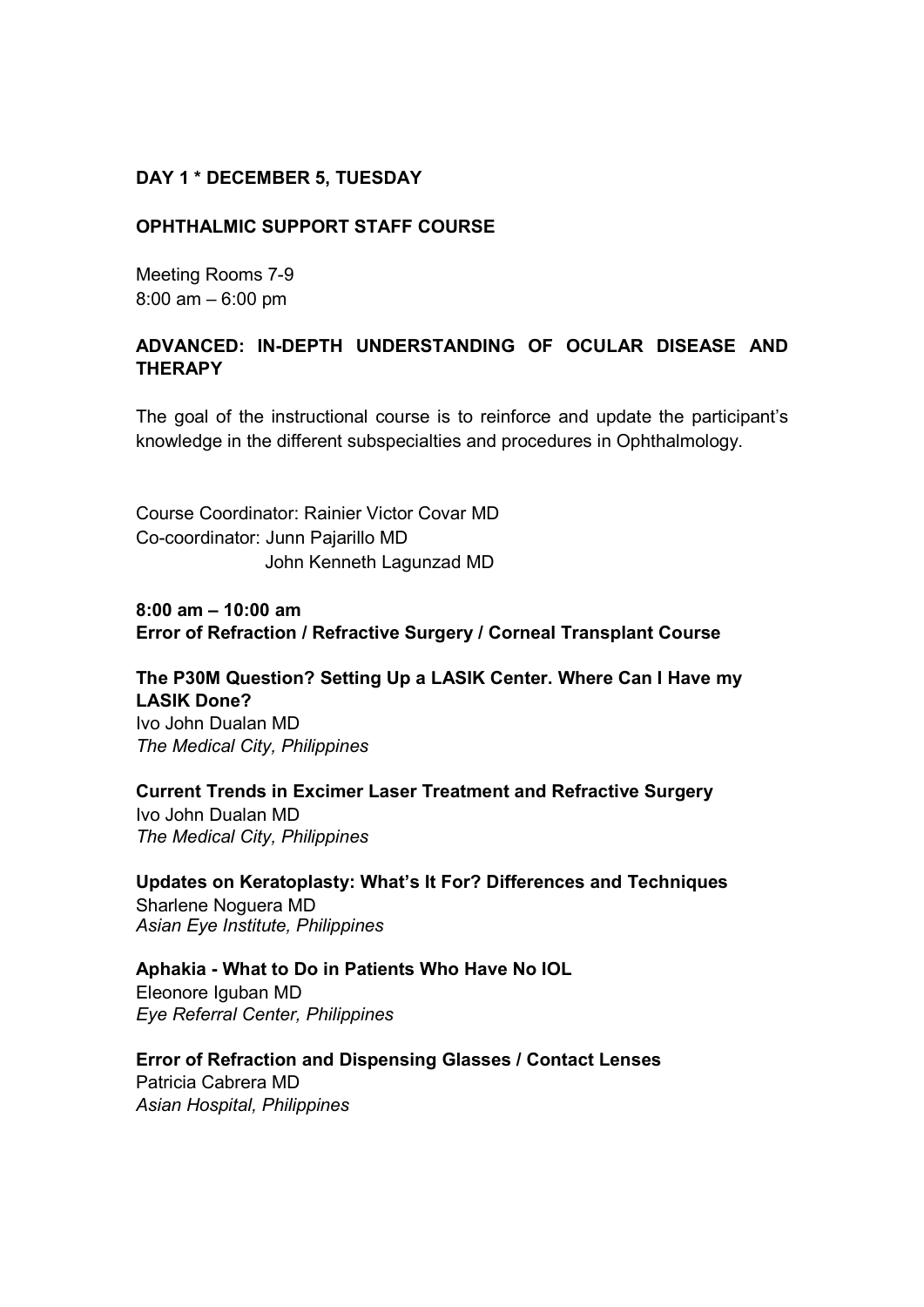### **10:00 am – 12:00 pm Ocular Plastic - Lacrimal Surgery / Pediatric Ophthalmology and Strabismus Course**

## **Sarap Magpaganda: How to Convince Your Patients That They Need Botox Injection and Fillers**

Charisse Ann DG Sanchez-Tanlapco MD *Ilocos Training and Regional Medical Center, Philippines* 

# **Diagnosis and Management of Oculoplastic, Lacrimal Diseases, Orbital Tumors**

John Kenneth Lagunzad MD *University of the Philippines – Philippine General Hospital, Philippines*

## **Tumors in Children and Retinoblastoma**

Paulita Pamela Astudillo MD *Angeles University Foundation Medical Center, Philippines* 

## **Common Pediatric Ophthalmology Conditions and Strabismus Surgery**

Michelle Hernandez MD *Ospital ng Maynila Medical Center, Philippines*

## **Error of Refraction and Dispensing Glasses/ Contact Lenses in Children**

Melissa Anne Santos-Gonzales MD *Southern Philippines Medical Center, Philippines* 

**2:00 pm – 4:00 pm Cataract Surgery Course** 

**What's Your Formula? Biometry, Specular Microscopy and Ocular UTZ**  Aldo-mar Cariaga MD *Baguio General Hospital and Medical Center, Philippines* 

### **What IOL is Best for My Patient? IOL Counseling 101**

Rainier Covar MD *University of the Philippines – Philippine General Hospital, Philippines*

### **Preparing the OR Table, the Patient and Phaco Machine**

Ronnie Fajilagutan RN *Philippine General Hospital, Philippines*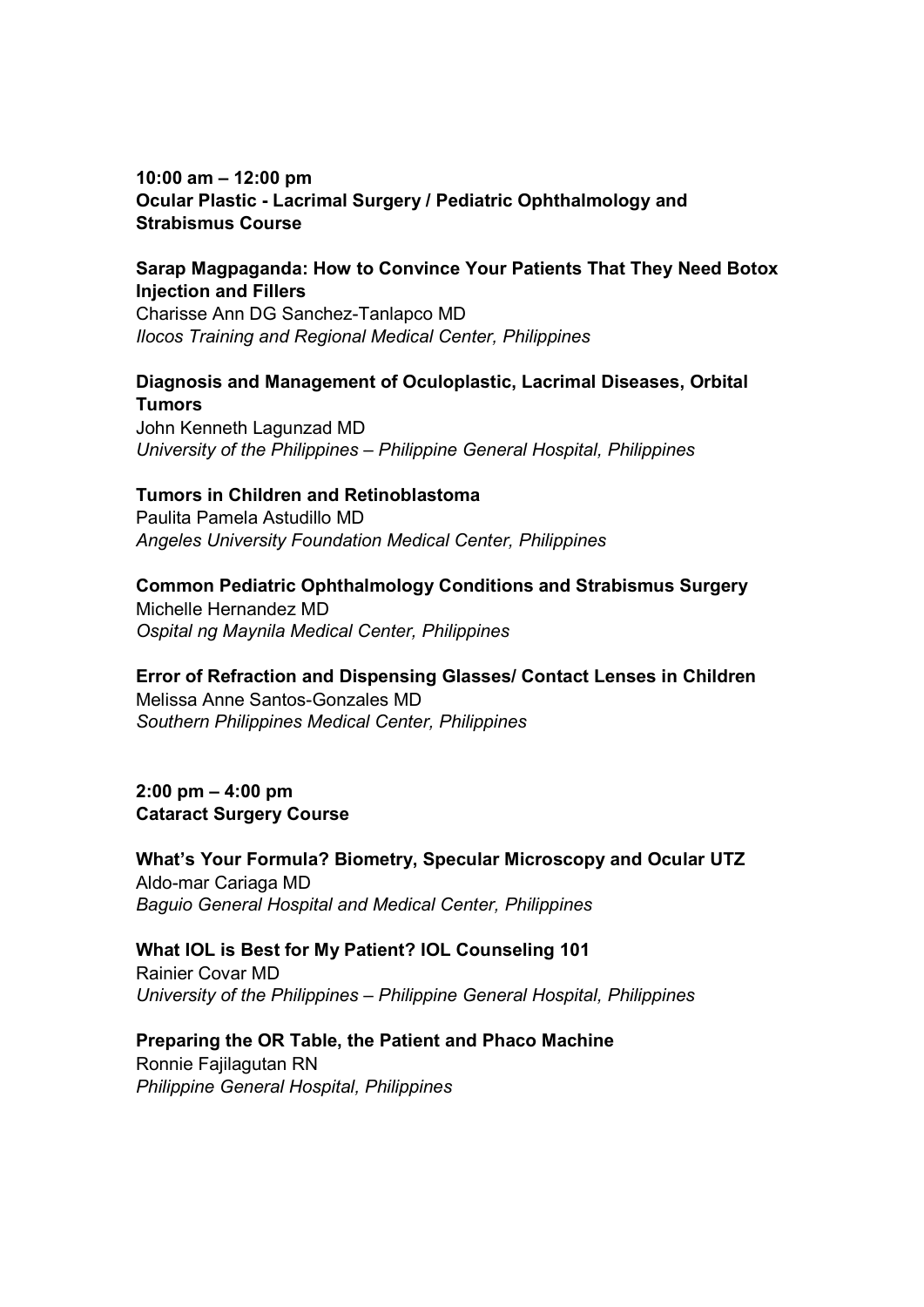#### **Phaco Techniques, Complications and Instrumentation**

Cesar Perez Jr MD *University of the Philippines – Philippine General Hospital, Philippines* 

# **Phaco and Vitrectomy Machines: Types and How to Operate them**

Junn Pajarillo MD *University of the Philippines – Philippine General Hospital, Philippines*

### **The Post-Op Patient: What to Do with EOR Post-op**

Terrence Cham MD *Manila Doctors Hospital, Philippines* 

**4:00 pm- 6:00 pm Retina Course** 

## **How to Set-up Your Retina Practice: OCT, FAs and Vitrectomy Machines**  Patricia Grulla-Quilendrino MD

*Asian Eye Institute, Philippines*

#### **Retinopathy of Prematurity and Retinoblastoma**

Darby Santiago MD *University of the Philippines – Philippine General Hospital, Philippines* 

### **Diagnosis and Management of Diabetic Retinopathy and Macular Degeneration**

Junn Pajarillo MD *University of the Philippines – Philippine General Hospital, Philippines*

### **Anti-VEGF: Types, Indications, Preparation and Injection**

Jona May Ongkeko MD *VRP Medical Center, Philippines* 

### **Updates on Diagnosis and Management of Retinal Detachment**

Mary Louise Gutierrez-Calaycay MD *Alabang Medical Center, Philippines* 

Meeting Room 1

**4:00 pm – 6:00 pm Glaucoma Course**